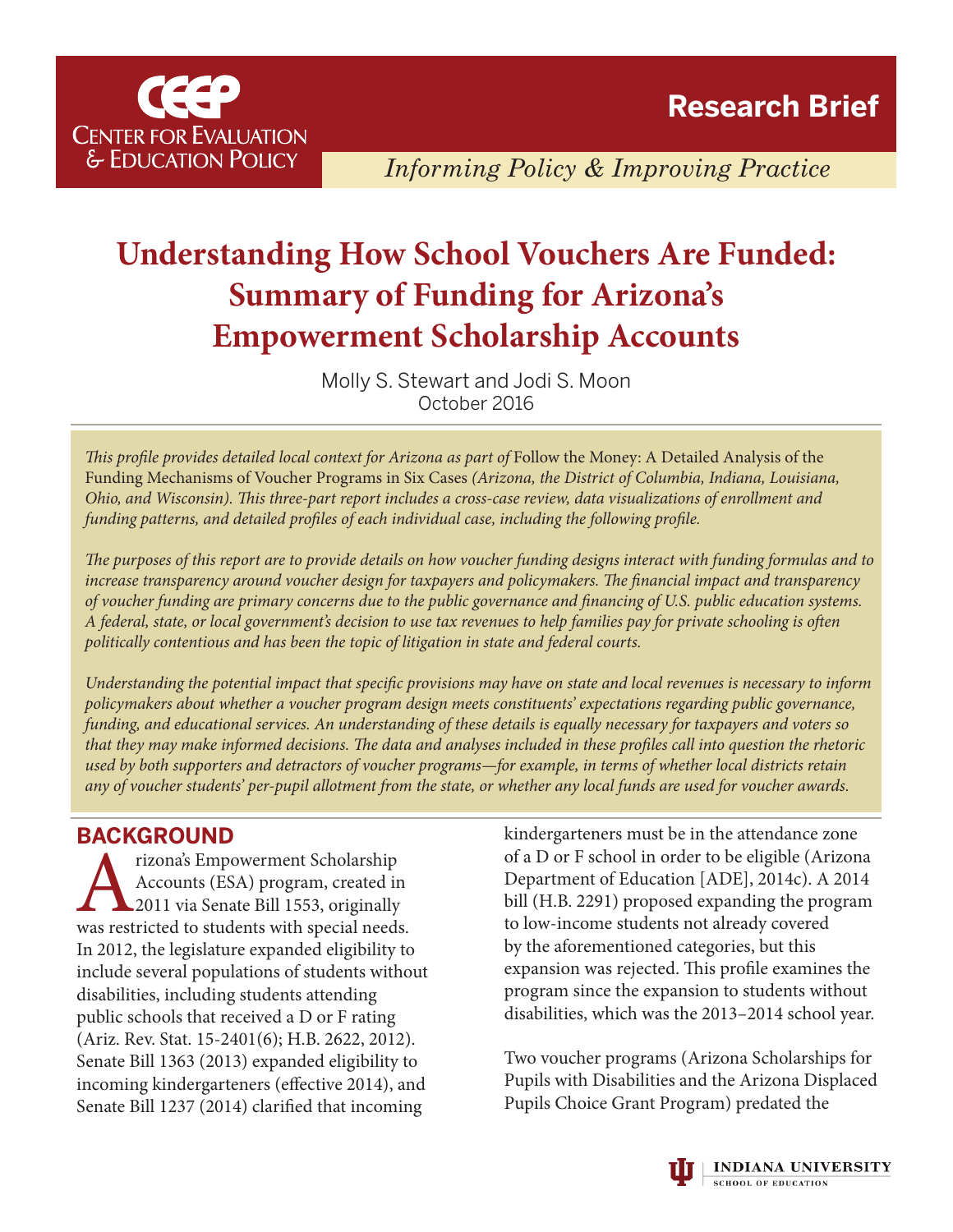

ESA program and, although found to be unconstitutional, they provided program design models for the current system. The funding structures of the original voucher programs were found to violate the state constitution's Blaine provision (Ariz. Const. art. IX, § 10; DeForrest, 2003), which prohibits the earmarking of public money for private schools (*Cain v. Horne*, 2009). In response to the state supreme court's decision, the state legislature transformed the voucher program into an account-based program, which no longer earmarked public money for private schools. The current account-based system gives parents/guardians the responsibility for spending their child's per-pupil allotment; parents can choose among many educational services, including but not limited to private school tuition. The account-based design does not violate the state constitution (*Niehaus et al. v. Huppenthal*, 2013; see also Mead, 2015).

## **State Funding Mechanisms**

Arizona's public school funding system uses an equalization formula by which all students in the state receive the same "base support" amount of funding, with the exception of certain student populations who receive weighted student

funding (such as early childhood or students with disabilities; ADE, 2010; Ariz. Rev. Stat. 15-901(B) (1–4); Ariz. Rev. Stat. 15-943). In public districts, per-student funding comes from a combination of local property tax revenues and state equalization assistance when local tax revenues are less than the school district spending limit (Ariz. Rev. Stat. 15-971; see Table 1). Until 2016–2017, the student count on which traditional public schools base their budgets was the previous year's 100th day count (Ariz. Rev. Stat. 15-901(A)(1–2)), and student count for charter schools<sup>1</sup> is the current year's 100th day count (Ariz. Rev. Stat. 15-185(B)). As of the 2016–2017 school year, both traditional public and charter schools are using the current year's 100th day count (H.B. 2707, 2016). Public districts are able to levy extra taxes in order to pay for transportation, additional teacher compensation, maintenance and operations overrides, student growth, and other purposes. Charter schools, in contrast, receive their total base level support funding from the state as well as additional assistance from the state, because they are not able to levy taxes. The legislature decides the amount of this assistance each year; the current amounts are \$1,752.10 for grades K–8 and \$2,042.04 for grades 9–12 (ADE,

| I KUMAL ILAK EULT EULUI |                               |                             |                         |             |             |  |  |  |
|-------------------------|-------------------------------|-----------------------------|-------------------------|-------------|-------------|--|--|--|
| <b>District</b>         | Weighted ADM*<br>with add-ons | Local tax<br>contribution** | State  <br>contribution | Local share | State share |  |  |  |
| Amphitheater            | 17,917.3                      | \$55,018,922                | \$16,022,290            | 77.5%       | 22.5%       |  |  |  |
| Cartwright              | 23,104.9                      | \$4,339,393                 | \$79,075,009            | 5.2%        | 94.8%       |  |  |  |
| Chandler Unified        | 53,585.4                      | \$95,904,064                | \$109,534,185           | 46.7%       | 53.3%       |  |  |  |
| Miami Unified           | 1,430.8                       | \$2,138,159                 | \$3,480,423             | 38.1%       | 61.9%       |  |  |  |
| Scottsdale Unified      | 31,935.7                      | \$187,452,756               | \$0                     | 100.0%      | $0.0\%$     |  |  |  |
| Williams Unified        | 882.6                         | \$3,715,781                 | \$246,123               | 93.4%       | $6.6\%$     |  |  |  |

### **TABLE 1. LOCAL AND STATE SHARES OF BASE SUPPORT LEVEL (SELECTED DISTRICTS, FISCAL YEAR 2014–2015)**

\* ADM is Average Daily Membership, or student enrollment.

\*\* Amounts are rounded to the nearest dollar.

Source: ADE (n.d.).

1 Until 2016–2017, the 100th day current-year count was for charter schools sponsored by any entity other than a public school district. As of 2016–2017, public school districts cannot sponsor charter schools (H.B. 2707, 2016), and charter schools have the same governing rules no matter what type of sponsor.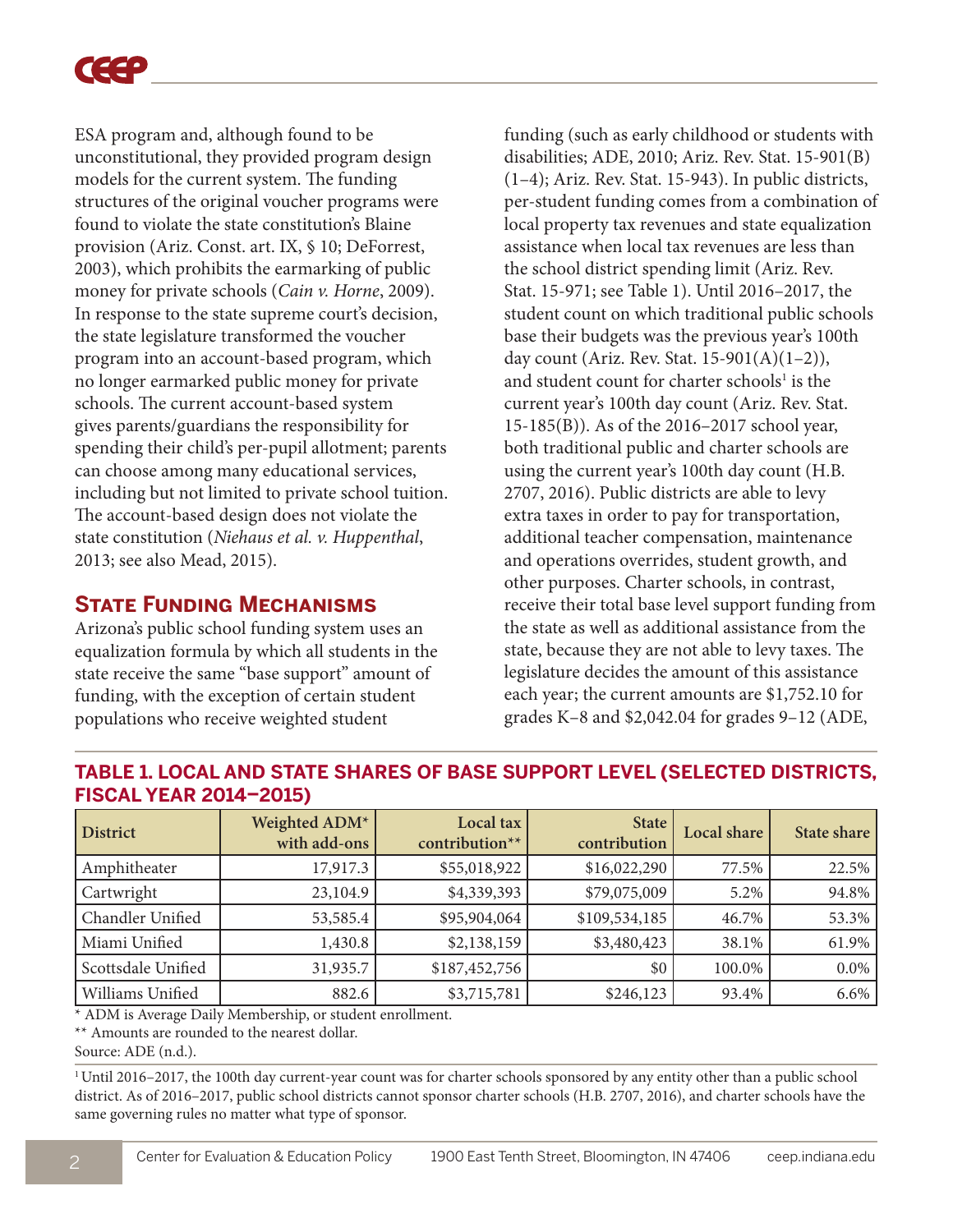2010; Ariz. Rev. Stat. 15-185(B)(4)). Table 1 provides several districts' local and state funding shares as an example of the range of proportional funding contributions.

Funding for the ESA program comes directly from "the monies that would otherwise be allocated to a recipient's prior school district, or if the child is currently eligible to attend kindergarten, the monies that the department determines would otherwise be allocated to a recipient's expected school district of attendance;" this amount is "equivalent to ninety per cent of the sum of the base support level and additional assistance prescribed in sections 15-185 and 15- 943 for that particular student if that student were attending a charter school" (Ariz. Rev. Stat. 15-  $2402(C)$ ). Before the  $2014-2015$  school year, the value of an ESA was only the base support level plus weights (no additional assistance); Senate Bill 1363 (2013) expanded the awards in several ways, including additional assistance (see also ADE, 2012; Arizona Education Association, 2011). Currently, students receive the base support level multiplied by any applicable weights, plus the charter additional assistance amount.<sup>2</sup> In 2014–2015, the average per-student base amount for ESAs (including charter additional assistance) ranged from \$2,700 to \$5,400, depending on grade level (ADE, 2014b).

# **IMPACT ON STATE AND LOCAL Budgets**

Our discussion of the ESA program's financial impact on state and local budgets is based on legal and policy documents which do not include the level of detail needed to calculate estimated impacts. The following analyses describe the policy language, and, when that language is ambiguous, we provide a suggested interpretation based on all of the evidence available.

During the first few years of the program, when traditional public school revenues were based on the previous year's 100th day student count, districts and schools experienced a one-year lag in impacts on their budgets due to ESA enrollment. Charter schools that lose students to ESA participation should, however, see the impact immediately because charters receive funding based on the current year enrollment count as opposed to the previous year enrollment count. As of the 2016–2017 school year, public school districts are also affected immediately by the loss of students to the ESA program (H.B. 2707, 2016; Irish, 2016).

As quoted in the previous section, the state statutes describe ESA funding as similar to charter school funding (Ariz. Rev. Stat. 15-  $2402(C)$ ). We interpret this language to suggest that the public district would lose only the *state* monies that would otherwise be allocated to a local district. The statute does not specify whether the total base level funding per student would be allocated, or only the percent of the state share of base funding for that student's previous district. The ESA Handbook (ADE, 2016) states that ESA accounts are "funded by state tax dollars" (p. 4), which also seems likely given that the funding stream would then mirror charter funding, with no local contribution. Thus, while the language is not completely clear, and the budget does not show this level of detail, it is likely that the ESA program is totally state funded. The Arizona *Fiscal Year 2015 Appropriations Report* also notes the confusion regarding these policies:

Chapter 250 amended the funding formula for the ESA program to include "... an amount that is equivalent to ninety percent of the sum of the base support level and additional assistance prescribed in sections 15-185 and 15- 943 for that particular student if that

2 In 2014–2015, the base support level was \$3,373, and in 2015–2016, the base support level was \$3,427 (Ariz. Rev. Stat. 15-901(B)  $(2)$ ).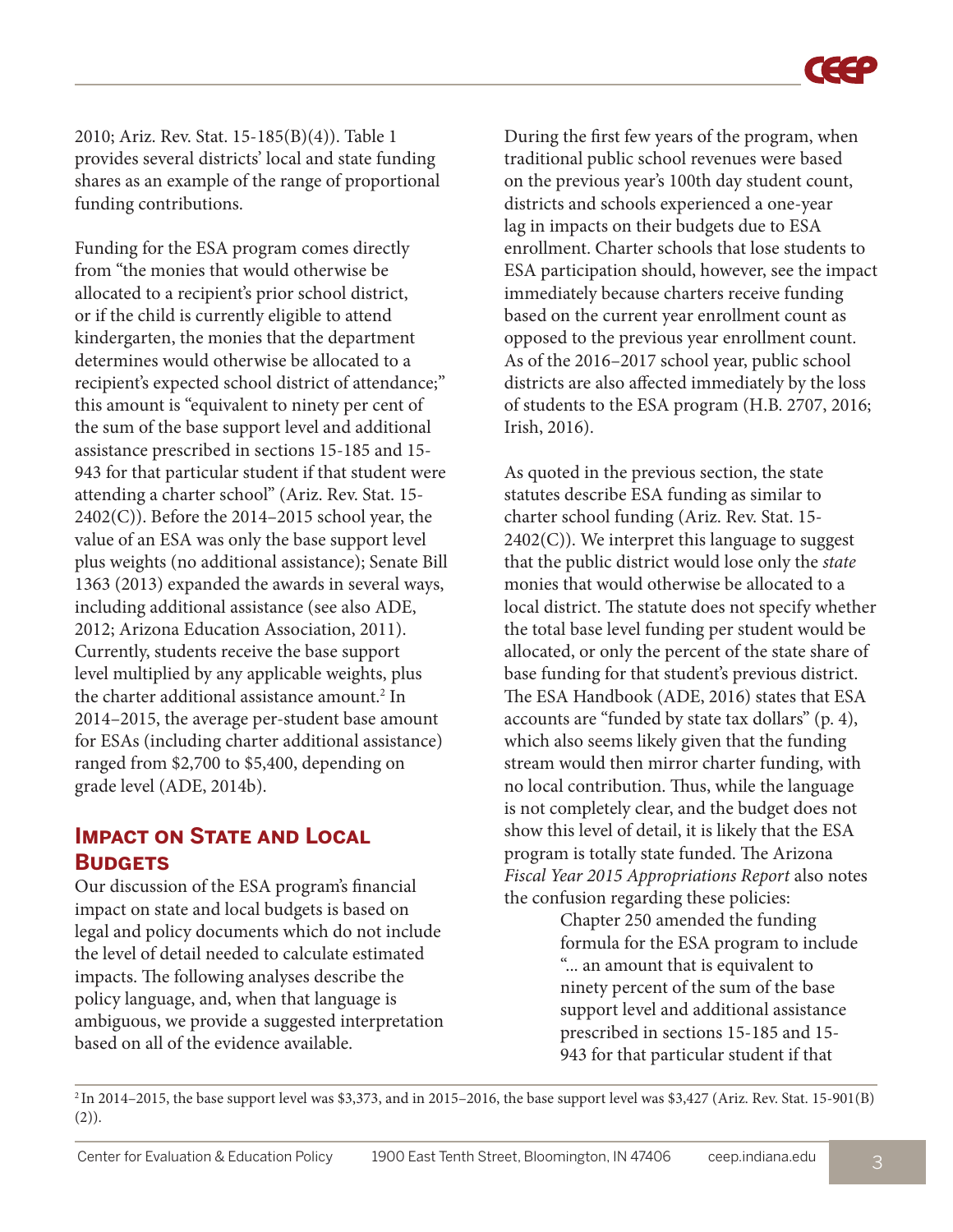

student were attending a charter school." The impact of this change has been unclear due to varying interpretations of the enacted language. In May 2014, however, the Superintendent of Public Instruction indicated that starting in FY 2015 the department would interpret it as providing ninety percent of charter additional assistance to all ESA recipients, including those who did not previously attend charter schools. Due to the lack of a track record on how these recent changes affect state costs, additional information will be needed in order to determine whether Basic State Aid funding should be adjusted to reflect program impacts. (State of Arizona, 2014, p. 127)

The actual impact of students leaving a district to use an ESA is based on a multitude of factors, including, for example, the student weighting and add-ons, and whether district enrollment has increased or decreased. Calculating the real impact would only be possible if students' grade levels and add-on characteristics were known, which would require student-level data.

Of the total money allocated to ESA students (base support level plus weights and charter assistance), up to five percent may be retained by the ADE, and one percent of the total must go to the state treasury (Ariz. Rev. Stat. 15-2402(C– E)). These monies are used for administrative purposes. The state budget allocated \$200,000 for this purpose in 2012–2013, 2013–2014, and 2014–2015 (ADE, 2014a, 2015); in 2015–2016, \$400,000 was appropriated, and in 2016–2017, this number jumped to \$700,000 (State of Arizona, 2015, 2016). \$62,100 was spent on the state administration of ESA accounts in 2012– 2013 (State of Arizona, 2014), and \$210,928 was

spent in 2013–2014. $3$  If we assume that each of these expenditures are equal to five percent of the total base support plus charter assistance in each year, then total money for ESA students in these years should be \$1,206,060 in 2012–2013 and \$4,218,560 in 2013–2014 (see Table 2, row 4).4 Students/families receive 90 percent of these amounts (see Table 2), and it is assumed that the state would save the remaining four percent of the guaranteed base level plus assistance, after one percent goes to the treasury.

As Table 2 shows, there is a significant discrepancy between the total disbursed amounts as reported by the ADE (row 2) and the amount that we calculated assuming that the state expenditures equal five percent of the total disbursement (row 7; see Table 2 for calculations). Although state budget and finance records do not provide this level of detail, we believe that the difference can be attributed to student weighting and add-ons for grade levels, special education, English Language Learner, and other additional funds (Ariz. Rev. Stat. 15-943). Unlike most of the other cases in our sample, the ESA program also allocates special education funding to the accounts of participating students with special needs. The inclusion of special education funding muddies the financial transparency of the program, as the state does not disaggregate special education funding from the base cost perpupil disbursement amount. ESA disbursements may also include the weights and add-ons that students in other certain demographic categories are awarded, but these categories or amounts are not noted in the publicly available ESA records.

# **Fiscal Accountability and Reporting**

Fiscal accountability for the ESA program lies

3 This amount is calculated as the sum of funds spent in the "Personal Services" and "Employee Related" columns, line 13 of the Statement of Revenues and Expenditures (ADE, 2015, p. 16). The *Annual Reports of the Superintendent for Public Instruction* for fiscal years 2015 and 2016 had not yet been released at the time of this publication.

4 This amount is an estimate based on the statutory language of "up to five per cent" (Ariz. Rev. Stat. 15-2402(C)).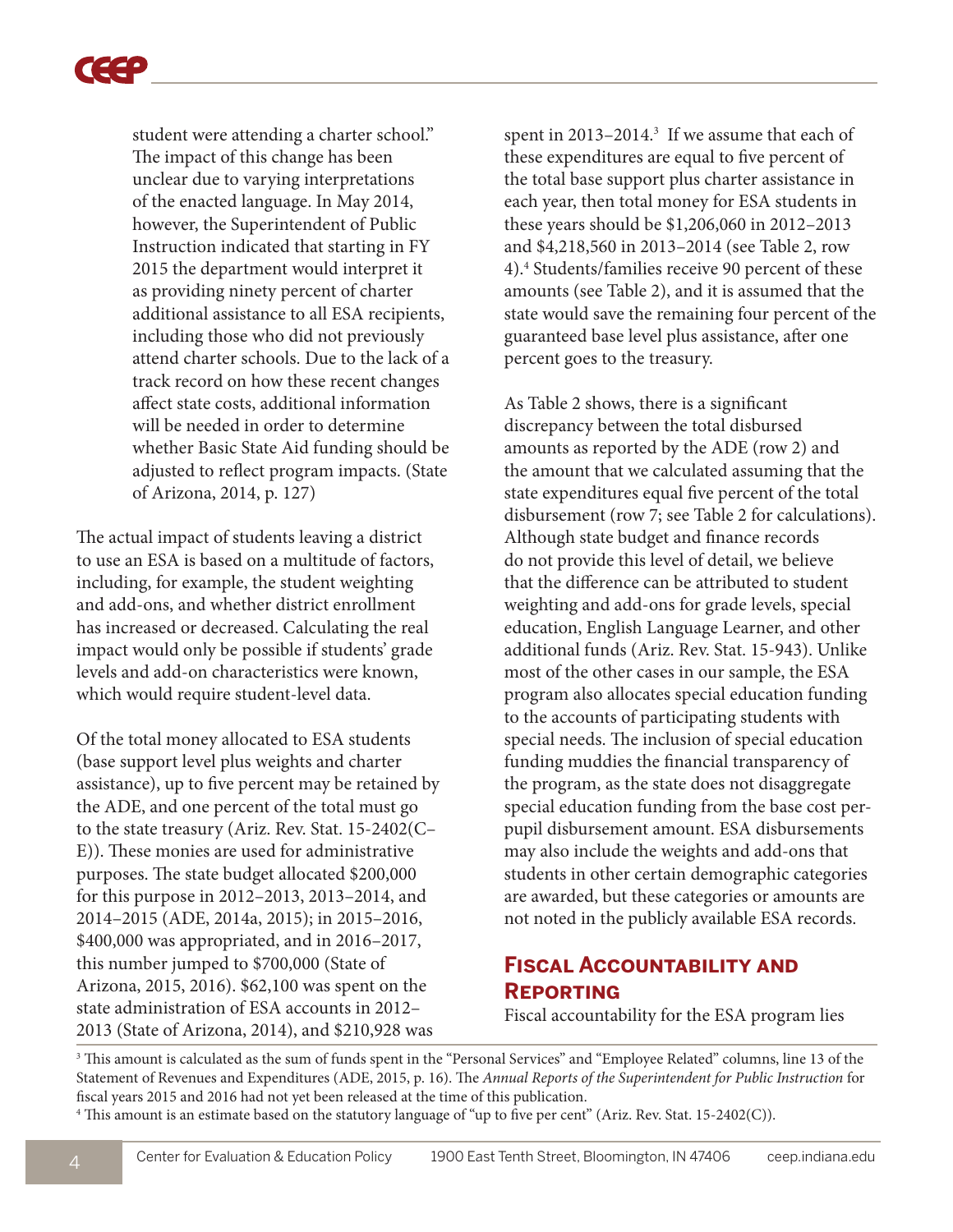#### **TABLE 2. TOTAL STUDENT PARTICIPATION AND AMOUNTS DISBURSED TO EMPOWERMENT SCHOLARSHIP ACCOUNTS BY YEAR**

| Row |                                                                                               | 2012-2013   | 2013-2014    | 2014-2015     |
|-----|-----------------------------------------------------------------------------------------------|-------------|--------------|---------------|
|     | Total participation                                                                           | 302         | 761          | 1311          |
| 2   | Total amount disbursed                                                                        | \$5,209,200 | \$10,200,000 | \$17,300,000  |
| 3   | Average per-student disbursement (Row 2 / Row 1)                                              | $$17,249*$  | \$13,403     | \$13,196      |
| 4   | Total calculated amount of base level support (authors'<br>calculation)**                     | \$1,206,060 | \$4,218,560  | Not available |
| 5   | 90% of Row 4 calculated total base level support                                              | \$1,085,454 | \$3,796,704  | Not available |
| 6   | Average per-student amount (Row 5 / Row 1)                                                    | \$3,594     | \$4,989      | Not available |
| 7   | Difference between calculated per-student amount and<br>reported disbursement (Row 3 - Row 6) | \$13,624    | \$8,414      | Not available |

\* Amounts are rounded to the nearest dollar.

\*\* This row was calculated based on the amounts that were recorded as spent on state administration of the ESA program (\$60,303 in 2012–2013 and \$210,928 in 2013–2014). The maximum percentage of total ESA allocations that may be spent on state administration is five percent. Assuming these amounts were equal to five percent of the total allocation, we estimated the total allocation by dividing each amount by five percent. The results are the amounts in Row 4.

Sources: ADE (n.d.); K. Escobar (personal communication, November 18, 2015); State of Arizona (2013, 2014, 2015); State of Arizona House of Representatives (2011); and authors' calculations.

primarily with the parent expense reports and the oversight and auditing activities which are completed by the ADE and the Arizona State Treasurer's Office. Each quarter, parents of participating students must submit itemized expense reports, including allowable spending categories, amount spent, credentials and/or accreditation of tutors and tutoring agencies, and self-reported misspending (ADE, 2016). Allowable categories are included in statute (Ariz. Rev. Stat. 15-2402(B)(4)). Misspending involves using the ESA debit card for a non-allowable service or purchase. Whether self-reported or discovered by the ADE, misspending results in the temporary freezing of the ESA; parents have a ten-day period in which either to repay the misspent funds or to provide documentation proving that funds were not misspent. If the parent does not do either of these within ten days, the ADE will begin the statutory removal process (Ariz. Rev. Stat. 15-2403(C)). If the misspent funds are not repaid by the parent, the department refers the case to the Attorney General's Office of Collections (ADE, 2016).

Program participation may be terminated for violation of the ESA contract or misuse of funds. The 2016–2017 ESA Handbook lists several example reasons for program termination related to fiscal accountability, including "Failure to submit an expense report within 90 days of the due date," "fraudulent activity," and "not spending monies each quarter equaling to 25% of the yearly amount at the end of quarter 4" (ADE, 2016, p. 28).

The responsibility of the ADE to conduct annual audits, as well as the option to conduct additional random or quarterly audits, is written in statute (Ariz. Rev. Stat. 15-2403(B)). There is no requirement for the ADE to report ESA spending to the public, and no spending reports are available from the ESA website. There is also no evidence of problems with fiscal accountability of the program at the ADE or State Treasurer's Office, other than confusion over whether ESA recipients were or were not receiving an additional amount of money equal to the charter assistance amount (Associated Press, 2014).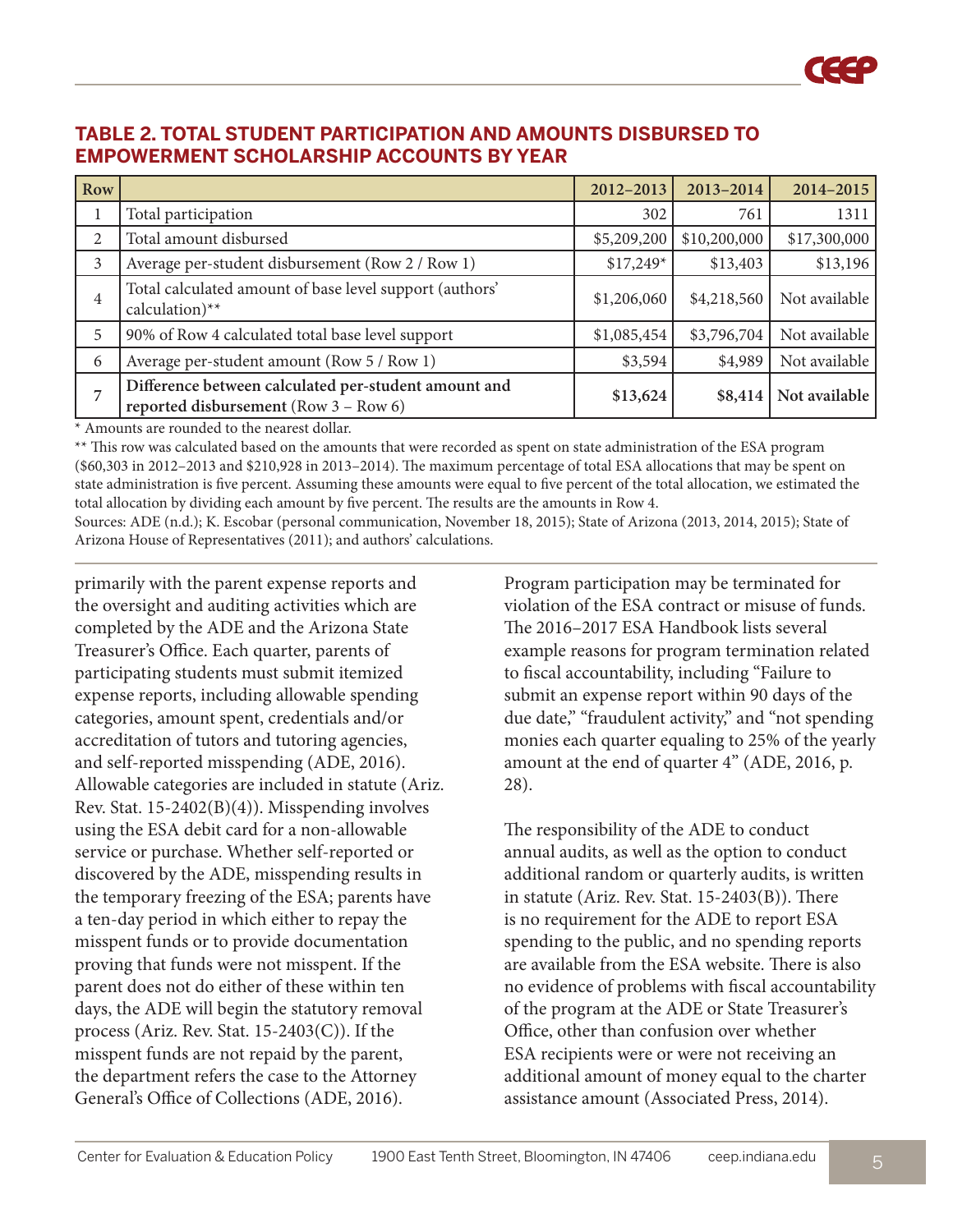

The only additional available reporting contributing to transparency of account usage is a private analysis of data for the first one and a half years of the program; according to this analysis, about two thirds of families used funds to purchase tuition at a private school (Burke, 2013).5 Approximately one third of families used the funds to pay for multiple educational resources including curriculum and textbooks, therapy services, fees, standardized tests, online classes, and private tutoring; together, approximately 15 percent of ESA funds spent during this timeframe were used to pay for these resources (Burke, 2013). The ESA program also allows parents to save part of their disbursed funds for future educational options, including higher education. In the first year of the program, approximately 43 percent of funds were saved and rolled over; in the beginning of the second year of the program, just over one quarter of the disbursed funds were saved (Burke, 2013).

#### **Conclusion**

Arizona's ESA program is unique in comparison to the other voucher programs in our sample. The ESA program allows allocation of special education funding to participating students with special needs. The inclusion of special education funding contributes to a general lack of clarity about the financial implications of the program. The statutory language regarding state and local funding contributions is ambiguous, and no publicly available financial data or reporting on the program exist beyond total yearly disbursements and amounts used for state administration. Fiscal accountability for this program is primarily focused on whether parents' ESA expenditures are allowable; there is no public reporting requirement in the statutory language, though the ADE must conduct annual audits of the program's administration. In contrast to the majority of the other programs, in which voucher-receiving schools must meet certain

requirements for eligibility, there are no approval requirements for schools receiving ESA monies for educational services. In order to further contrast the design and implementation of the Arizona ESA program, we recommend readers to explore the cross-case review and other case profiles.

<sup>5</sup> The data analyzed in Burke (2013) are not publicly available.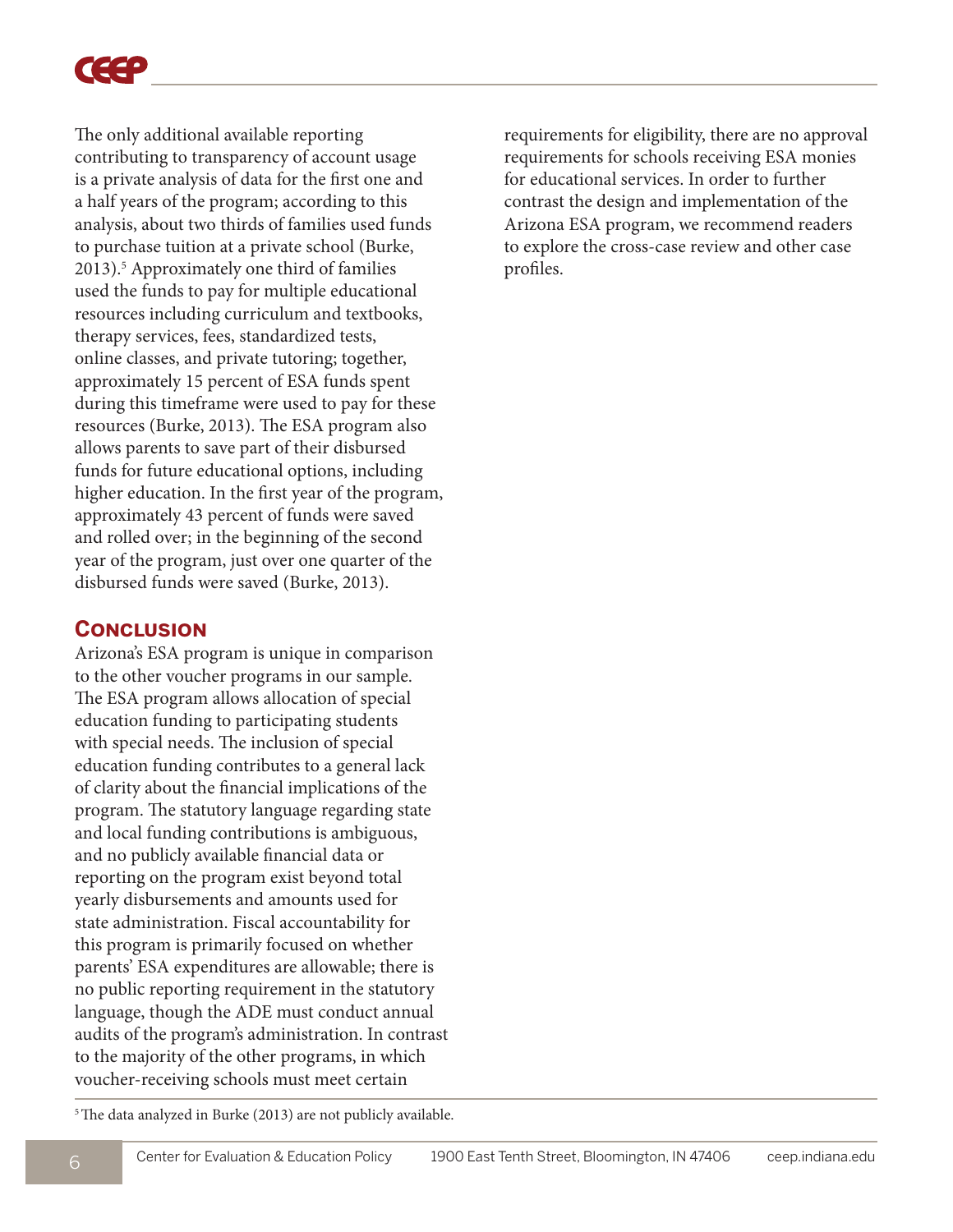

#### **Acknowledgements**

The authors would like to thank CEEP staff for their assistance: Rebekah Sinders for formatting, Stephen Hiller for fact checking, and Cate Racek for final edits and proofing. We would also like to thank Oscar Jiménez-Castellanos, Barrett Honors Faculty at Arizona State University, Department of Education Policy and Evaluation, for his careful review and feedback. Finally, we would like to thank Anne-Maree Ruddy, Director for Education Policy and Senior Research Associate at the Center for Evaluation & Education Policy, and John Hitchcock, Director, Center for Evaluation & Education Policy, for their document review and edit suggestions.

# **Suggested Citation**

Stewart, M. S., & Moon, J. S. (2016). *Understanding how school vouchers are funded: Summary of funding for Arizona's Empowerment Scholarship Accounts.* Bloomington, IN: Center for Evaluation & Education Policy.

#### **About the Authors**

Molly S. Stewart (stewarmo@indiana.edu) is a Research Associate at the Center for Evaluation & Education Policy. Her research interests are in K–12 state and federal policy design, implementation, and monitoring, as well as financial and legal aspects of public education.

Jodi S. Moon (jsmoon@indiana.edu) is a doctoral candidate in Education Leadership and Policy Studies (ELPS) at Indiana University and a graduate assistant at the Center for Evaluation & Education Policy; she has a minor in Public Policy from the Indiana University School of Public and Environmental Affairs (SPEA). Her research interests include school choice and other reform measures, issues of equity and the achievement gaps in education, and teacher evaluation.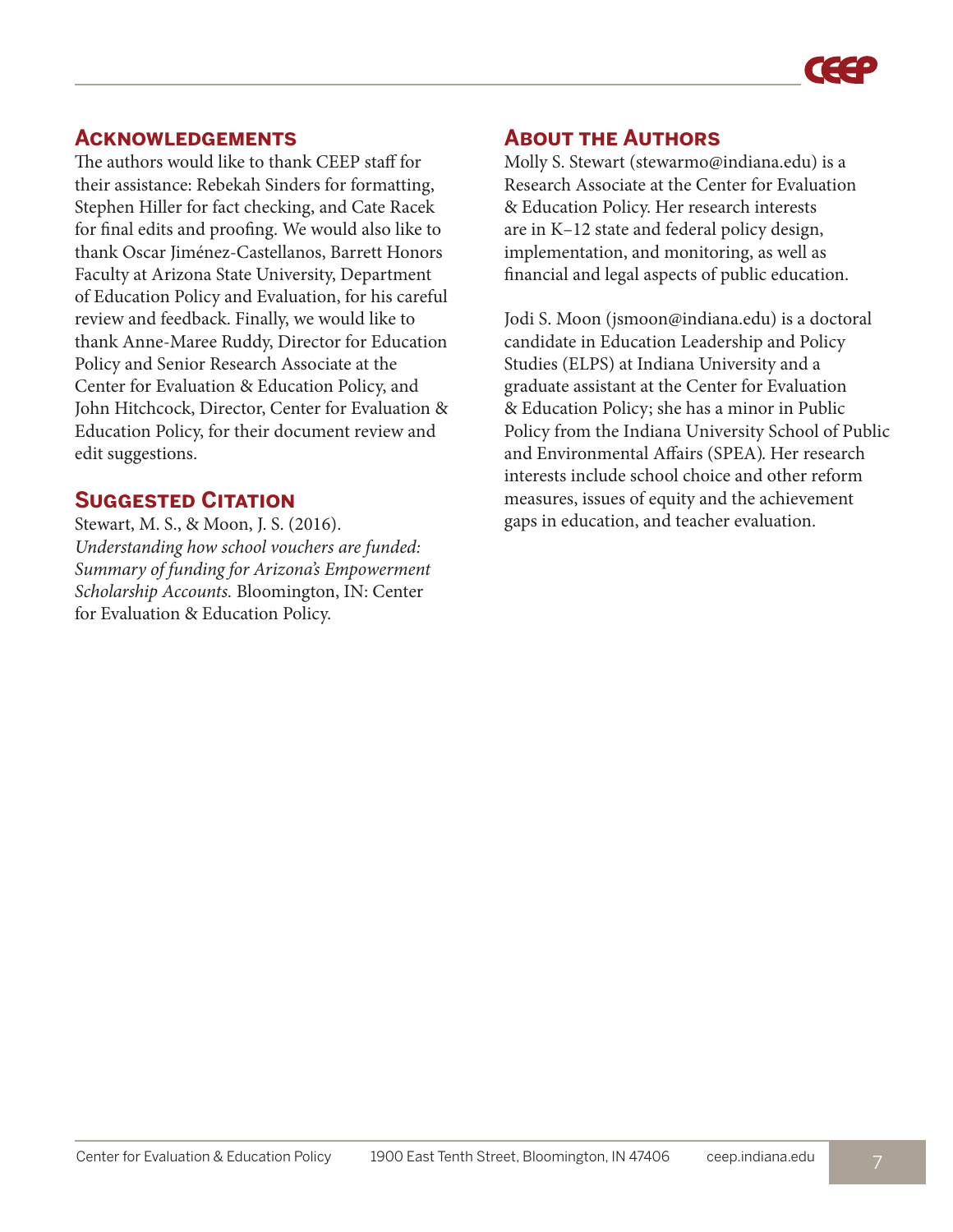# **References**

Ariz. Const. art. IX, § 10.

- Arizona Department of Education. (n.d.). APOR equalization reports (APOR55-1) and CHAR equalization reports (CHAR55-1). Retrieved from<http://www.ade.az.gov/Districts/ReportsData/ReportsData.asp>
- Arizona Department of Education. (2010, December). The equalization formula for funding school districts [and charters in the state of Arizona. Retrieved from https://www.azed.gov/finance/files/2011/12/](https://www.azed.gov/finance/files/2011/12/equalization-formula-funding.pdf) equalization-formula-funding.pdf
- Arizona Department of Education. (2011). *Charter payment reports*. Retrieved from http://www.azed.gov/ [finance/files/2011/07/pmtexamples.pdf](http://www.azed.gov/finance/files/2011/07/pmtexamples.pdf)
- Arizona Department of Education. (2012, December). Empowerment Scholarship Account (ESA) program changes. Retrieved December 19, 2014 from http://www.azed.gov/esa/files/2012/12/esa\_legislativeupdate.pdf [no longer active]
- Arizona Department of Education. (2014a, January). Annual report of the Arizona Superintendent [of Public Instruction: Fiscal year 2012–2013. Retrieved from http://www.azed.gov/finance/](http://www.azed.gov/finance/files/2014/01/safr-2013.zip) files/2014/01/safr-2013.zip
- Arizona Department of Education. (2014b). *Empowerment scholarship account handbook: A parent's guide to expanded school choice.* Phoenix, AZ: Arizona Department of Education. Retrieved August 6, 2014 from http://www.azed.gov/esa/files/2014/03/empowerment-scholarship-account-handbook2014.pdf [no longer active]
- Arizona Department of Education. (2014c, May 6). ESA legislative update: 5/6/2014. Retrieved December 19, 2014 from http://www.azed.gov/esa/files/2014/05/esa-legislative-update.pdf [no longer active]
- Arizona Department of Education. (2015, January). Annual report of the Arizona Superintendent of Public [Instruction: Fiscal year 2013–2014. Retrieved from http://www.azed.gov/finance/files/2015/01/](http://www.azed.gov/finance/files/2015/01/safr2014.zip) safr2014.zip
- Arizona Department of Education. (2016). *Empowerment scholarship account: A guide to utilizing your empowerment scholarship account.* Retrieved from<http://www.azed.gov/esa/parent-handbook>
- Arizona Education Association. (2011). SB 1363 voucher expansion bill Budget impact analysis. Retrieved from<http://www.arizonaea.org/home/505.htm>
- Ariz. R[ev. Stat. 15-185. "Charter schools; financing; civil penalty; transportation; definitions" http://www.](http://www.azleg.gov/FormatDocument.asp?inDoc=/ars/15/00185.htm&Title=15&DocType=ARS) azleg.gov/FormatDocument.asp?inDoc=/ars/15/00185.htm&Title=15&DocType=ARS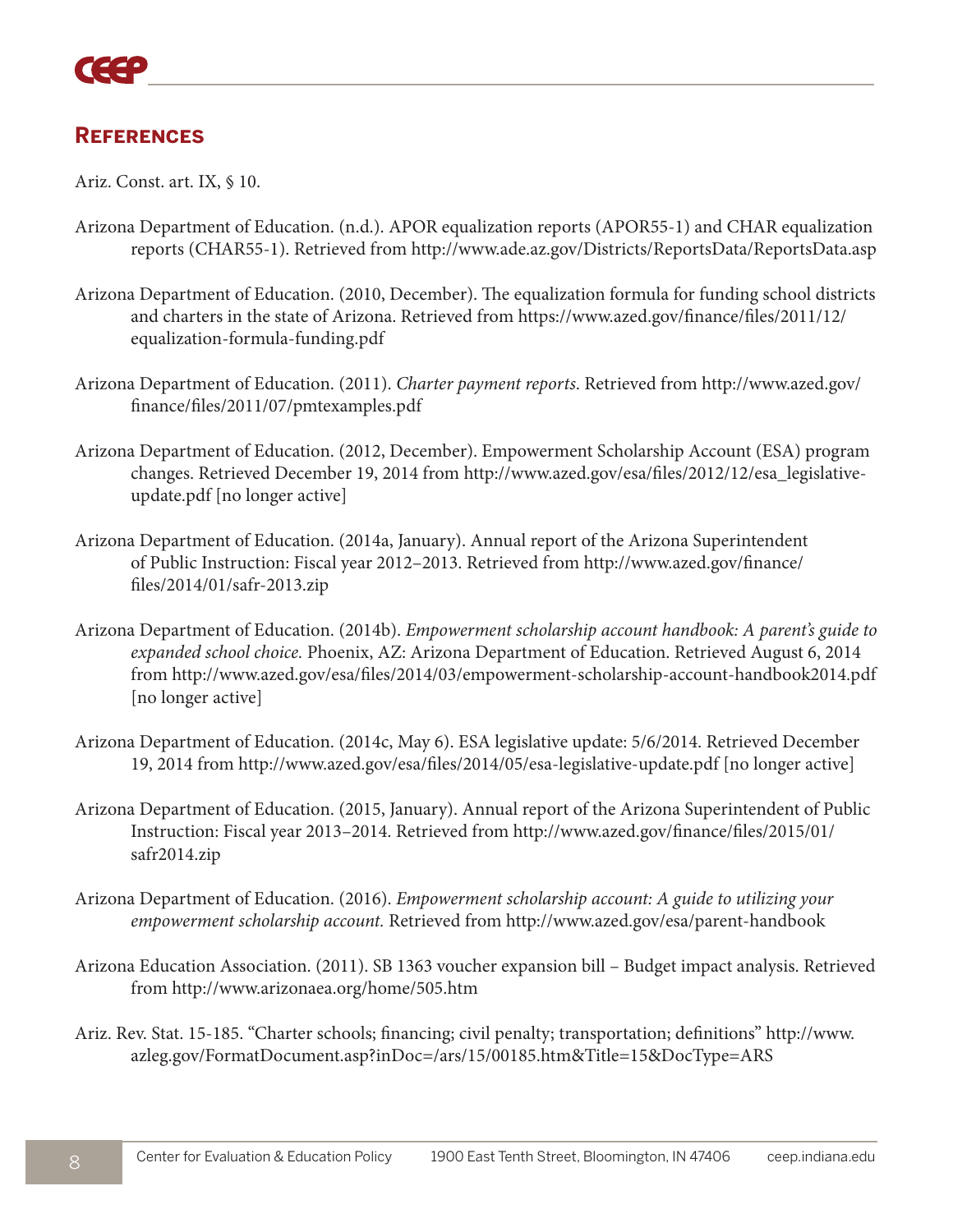

- Ariz. R[ev. Stat. 15-901. "Definitions" http://www.azleg.gov/FormatDocument.asp?inDoc=/ars/15/00901.](http://www.azleg.gov/FormatDocument.asp?inDoc=/ars/15/00901.htm&Title=15&DocType=ARS) htm&Title=15&DocType=ARS
- Ariz. R[ev. Stat. 15-943. "Base support level" http://www.azleg.gov/FormatDocument.asp?inDoc=/](http://www.azleg.gov/FormatDocument.asp?inDoc=/ars/15/00943.htm&Title=15&DocType=ARS) ars/15/00943.htm&Title=15&DocType=ARS
- Ariz. Rev. Stat. 15-971. "Determination of equalization assistance payments from county and state [funds for school districts" http://www.azleg.gov/FormatDocument.asp?inDoc=/ars/15/00971.](http://www.azleg.gov/FormatDocument.asp?inDoc=/ars/15/00971.htm&Title=15&DocType=ARS) htm&Title=15&DocType=ARS
- Ariz. R[ev. Stat. 15-2401. "Definitions" http://www.azleg.gov/FormatDocument.asp?inDoc=/ars/15/02401.](http://www.azleg.gov/FormatDocument.asp?inDoc=/ars/15/02401.htm&Title=15&DocType=ARS) htm&Title=15&DocType=ARS
- Ariz. R[ev. Stat. 15-2402. "Arizona empowerment scholarship accounts; funds" http://www.azleg.gov/](http://www.azleg.gov/FormatDocument.asp?inDoc=/ars/15/02402.htm&Title=15&DocType=ARS) FormatDocument.asp?inDoc=/ars/15/02402.htm&Title=15&DocType=ARS
- Ariz. R[ev. Stat. 15-2403. "Empowerment scholarship accounts; administration; audit; rules" http://www.](http://www.azleg.gov/FormatDocument.asp?inDoc=/ars/15/02403.htm&Title=15&DocType=ARS) azleg.gov/FormatDocument.asp?inDoc=/ars/15/02403.htm&Title=15&DocType=ARS
- Ariz. R[ev. Stat. 15-2404. "State control over nonpublic schools; prohibition; application" http://www.azleg.](http://www.azleg.gov/FormatDocument.asp?inDoc=/ars/15/02404.htm&Title=15&DocType=ARS) gov/FormatDocument.asp?inDoc=/ars/15/02404.htm&Title=15&DocType=ARS
- Associated Press. (2014, March 24). Fight over Arizona school vouchers heats up. *The Arizona Republic*. [Retrieved from http://www.azcentral.com/story/news/politics/2014/03/21/fight-over-arizona](http://www.azcentral.com/story/news/politics/2014/03/21/fight-over-arizona-school-vouchers-heats-up/6721945/)school-vouchers-heats-up/6721945/
- Burke, L. (2013, August). *The education debit card: What Arizona parents purchase with Education Savings Accounts*. Indianapolis, IN: Friedman Foundation.
- *Cain v. Horne*, 220 Ariz. 77, 202 P.3d 1178 (2009).
- DeForrest, M. E. (2003). An overview and evaluation of state Blaine Amendments: Origins, scope, and First Amendment concerns. *Harvard Journal of Law & Public Policy, 26*(2), 551–626.
- H.B. 2291, 51st Leg., 1st Reg. Sess. (Ariz. 2013).
- H.B. 2622, 50th Leg., 2nd Reg. Sess. (Ariz. 2012).
- H.B. 2707, 52nd Leg., 2nd Reg. Sess. (Ariz. 2016).
- Irish, L. (2016, May 4). K–12 gets some concessions in AZ Legislature's newly passed budget. *Arizona Education News Service.* [Retrieved from http://azednews.com/2016/05/04/az-legislature-approves](http://azednews.com/2016/05/04/az-legislature-approves-budget-that-doesnt-delay-current-year-funding/)budget-that-doesnt-delay-current-year-funding/